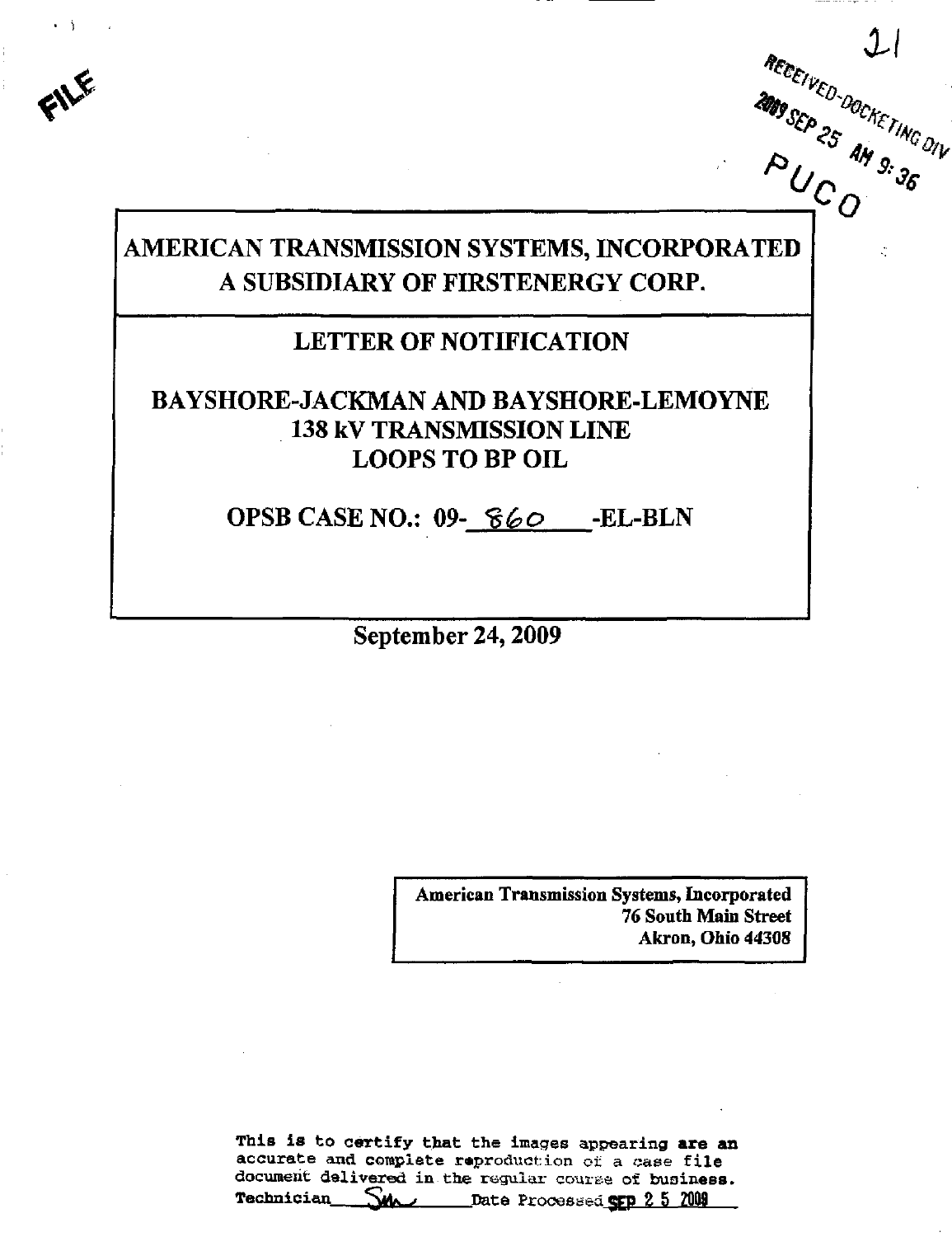## LETTER OF NOTIFICATION BAYSHORE-JACKMAN AND BAYSHORE-LEMOYNE 138 kV TRANSMISSION LINE LOOPS TO BP OIL

The following information is being provided in accordance with the procedures delineated in Ohio Administrative Code Section 4906-11-01: Letter of Notification Requirements of the Rules and Regulations of the Ohio Power Siting Board.

#### 4906-11-01 (B): General Information

#### $4906-11-01$  (B) (1): (a) Name and Reference Number

| Name of Project:     | Bayshore-Jackman and Bayshore-Lemoyne 138 kV<br>Transmission Line Loops to BP Oil Project ("Project") |
|----------------------|-------------------------------------------------------------------------------------------------------|
| 2009 LTFR Reference: | This Project is identified in FirstEnergy Corp.'s 2009                                                |
|                      | Electric Long-Term Forecast Report ("LTFR") submitted                                                 |
|                      | to the Public Utility Commission of Ohio in Case Number                                               |
|                      | 09-0504-EL-FOR.                                                                                       |

### $4906-11-01$  (B) (1): (b) Brief Description of Project

In the Bayshore-Jackman and Bayshore-Lemoyne 138 kV Transmission Line Loops to BP Oil Project, American Transmission Systems, Incorporated ("ATSI") a subsidiary of FirstEnergy Corp., is proposing to construct 5 new steel pole structures and loop two (2) 138 kV circuits, the Bayshore-Jackman and the Bayshore-Lemoyne 138 kV transmission lines, into a new BP Oil owned substation. The Project is located immediately south of Cedar Point Road adjacent to the BP Oil Refinery in the City of Oregon, Lucas County Ohio.

South of the BP Sub, there are two (2) 69 kV circuits on one set of wood pole structures, six (6) 138 kV circuits supported on three (3) sets of steel lattice towers

1 American Transmission Systems Incorporated Bayshore-Jackman and Bayshore-Lemoyne 138 kV Transmission Line Loops to BP Oil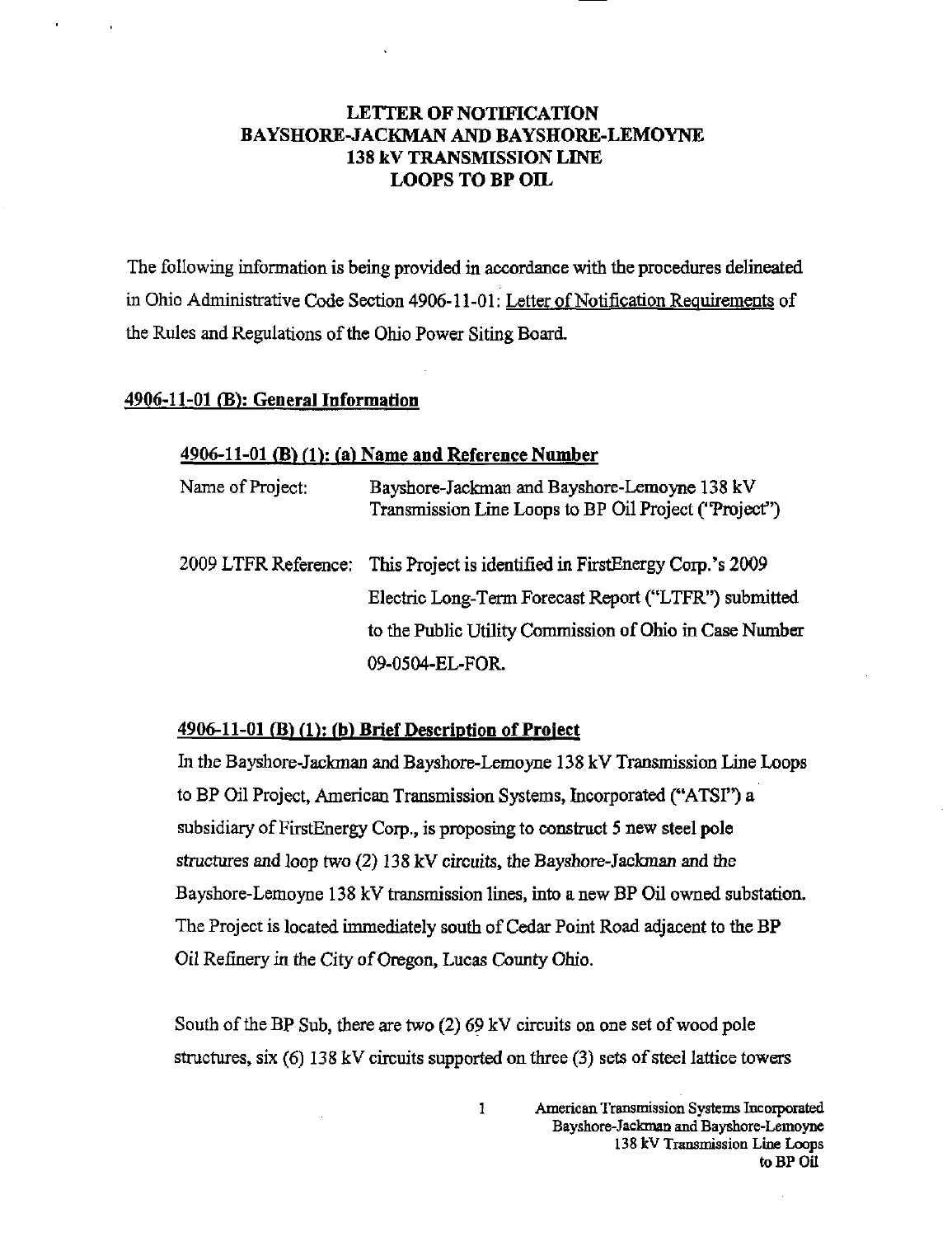and two (2) 345 kV circuits supported on one set of steel lattice towers. The transmission line loops will extend from two (2) of the six (6) 138 kV circuits that parallel Cedar Point Road to the BP Oil owned substation located immediately south of Cedar Point Road.

The first line loop, the Bayshore-Lemoyne 138 kV transmission line, is located on the north side of the southern most 138 kV transmission line towers that also support the Maclean-Lemoyne 138 kV transmission line. (The Bayshore-Lemoyne and Maclean-Lemoyne 138 kV transmission lines are referenced in the Bayshore-Maclean-Lemoyne 138 kV Transmission Line Reconductoring Project in Board Case number 08-1028-EL-BNR. Construction on that project is currently expected to begin in January 2010 and through a relatively simple reconfiguration will convert the double circuit Bayshore-Maclean-Lemoyne 138 kV transmission lines into the single circuit Bayshore-Lemoyne and Maclean-Lemoyne 138 kV transmission lines.) The Bayshore-Lemoyne 138 kV Transmission Line will be looped to the new substation using a three (3) pole steel structure with concrete foundations, as shown in Exhibit 3. The center pole of this structure will have higher attachment points for the existing circuits, which will allow for the new line loop to extend north passing under the Bayshore-Lemoyne conductors. From this structure, the loop will continue north, to a three (3) pole suspension/support structure, as shown in Exhibit 4, that will allow the line loop to pass under the next two existing 138 kV circuits, the Bayshore-Ironville 138 kV line and the Bayshore-Jeep #2 138 kV line that parallel the Bayshore-Lemoyne circuit. This structure also has a higher center pole, allowing the loop to continue north of these existing circuits. From this point, the loop will rise towards a two (2) pole support structure, shown in Exhibit 5. At this structure, the second line loop, the Bayshore-Jackman 138 kV circuit (located on the south side of the existing structures) will be looped and join the Bayshore-Lemoyne circuit, continuing north, crossing over the existing Bayshore-HydraMatic 138 kV line (located on the north side of the existing structures.) Together both line loops continue north crossing above a 69 kV circuit,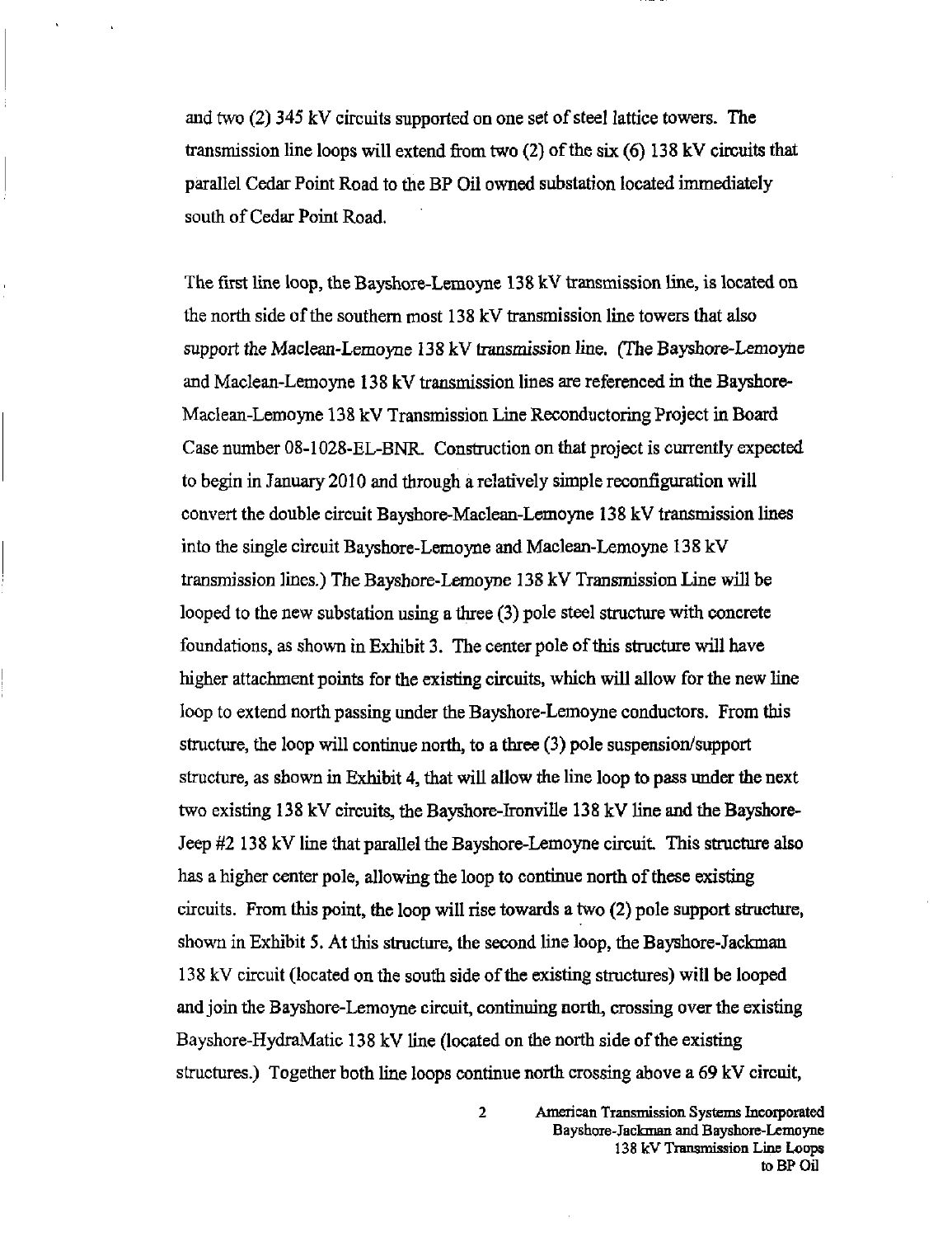which parallels the 138 kV circuits, supported by two (2) adjacent three (3) pole steel structures with concrete foundations, shown in Exhibit 6, and subsequently connects to the customer owned substation. As a result of the proposed construction, the Bayshore-Lemoyne 138 kV Transmission Line will become the Bayshore-BP Oil 138 kV Transmission Line No. 1 and the BP Oil-Lemoyne 138 kV Transmission Line, and the Bayshore-Jackman 138 kV Transmission Line will become the Bayshore-BP Oil 138 kV Transmission Line No. 2 and the BP Oil-Jackman 138 kV Transmission Line.

ATSI owns the Bayshore-Jackman and the Bayshore-Lemoyne 138 kV Transmission Lines and will own the new line loops and associated structures. BP Oil will own the substation.

The general location of the Project is shown in Exhibit 1, which is a partial copy of the United States Geologic Survey, Lucas County Ohio, Monroe County Michigan Quad Map, ID number 41083-F4. Exhibit 2 shows the general layout of the proposed Project, The proposed Bayshore-Jackman and Bayshore-Lemoyne 138 kV Transmission Line Loops to BP Oil are located in the vicinity of the first existing transmission line structures west of N. Lallendorf Road and south of Cedar Pomt Road.

## $4906-11-01$  (B) (1): (c) Why the Project Meets the Requirements for a Letter of Notification

The Project meets the requirements for a Letter of Notification because the Project is within the types of project defined by Items (1) (e) of the Application Requirement Matrix for Electric Power Transmission Lines in Appendix A of 4906- 1-01 of the Ohio Administrative Code. This item states:

(I) Rerouting or extension or new construction of single or multiple circuit electric power transmission line(s) as follows:

 $\overline{\mathbf{3}}$ 

American Transmission Systems Incorporated Bayshore-Jackman and Bayshore-Lemoyne 138 kV Trammission Line Loops toBPOil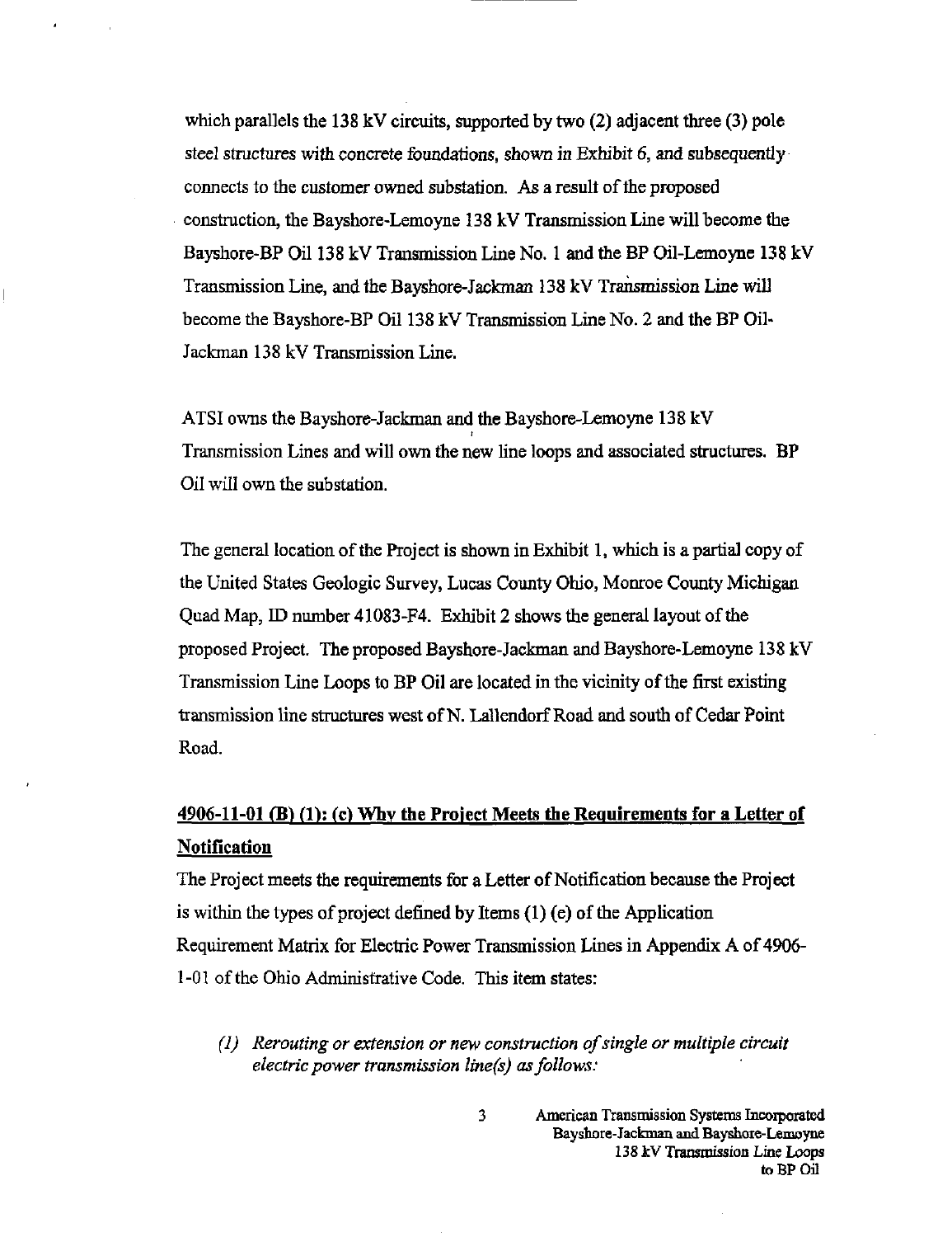(e) Line(s) one hundred twenty-five  $kV$  and above but less than three hundred kV, and greater than 0.2 miles in length but not greater than two miles in length.

The proposed Project involves extending two 138 kV transmission lines as loops into a new customer owned substation approximately 1200 feet (0.22 miles) long.

#### 4906-11-01 (B) (2): Need for the Project

The proposed Project is essential for serving an existing large customer, BP Oil. The total projected peak load will exceed the capacity of 69 kV circuits. This Project is therefore necessary to maintain the reliability and stability of the customer's power needs.

#### 4906-11-01 (B) (3): Location Relative to Existing or Proposed Lines

The location of the Project relative to existing or proposed transmission lines is shown in the FirstEnergy System Facilities map, included as the last page of Chapter 3 of the confidential portion of the FirstEnergy Corp. 2008 Long-Term Forecast Report submitted to the PUCO in case no. 08-504-EL-FOR under rules 4901:5-5:04 (C) of the Ohio Administrative Code. This map shows ATSI's 345 kV and 138 kV transmission lines and transmission substations, including the location of the Bayshore-Jackman and Bayshore-Lemoyne 138 kV transmission Imes. The project area is located approximately 4 inches (11 by 17 inch printed version) from the left edge of the map box and 7  $\frac{1}{4}$  inches (11 by 17 inch printed version) from the bottom of the map box. The general location of the Project is shown on Exhibit No. 1. The general layout of the Project is shown in Exhibit No. 2.

#### $4906-11-01$  (B) (4): Alternatives Considered

The alternative considered was to add a new breaker at the Bayshore Substation and construct a new line to the BP Oil Refinery. This was not selected because of the greater impacts and costs of installing a new transmission line. Also, because it is an oil refinery with an increasing load, this alternative would not have been sufficient enough to support the electrical demands of BP Oil.

> 4 American Transmission Systems Incorporated Bayshore-Jackman and Bayshore-Lemoyne 138 kV Transmission Line Loops toBPOil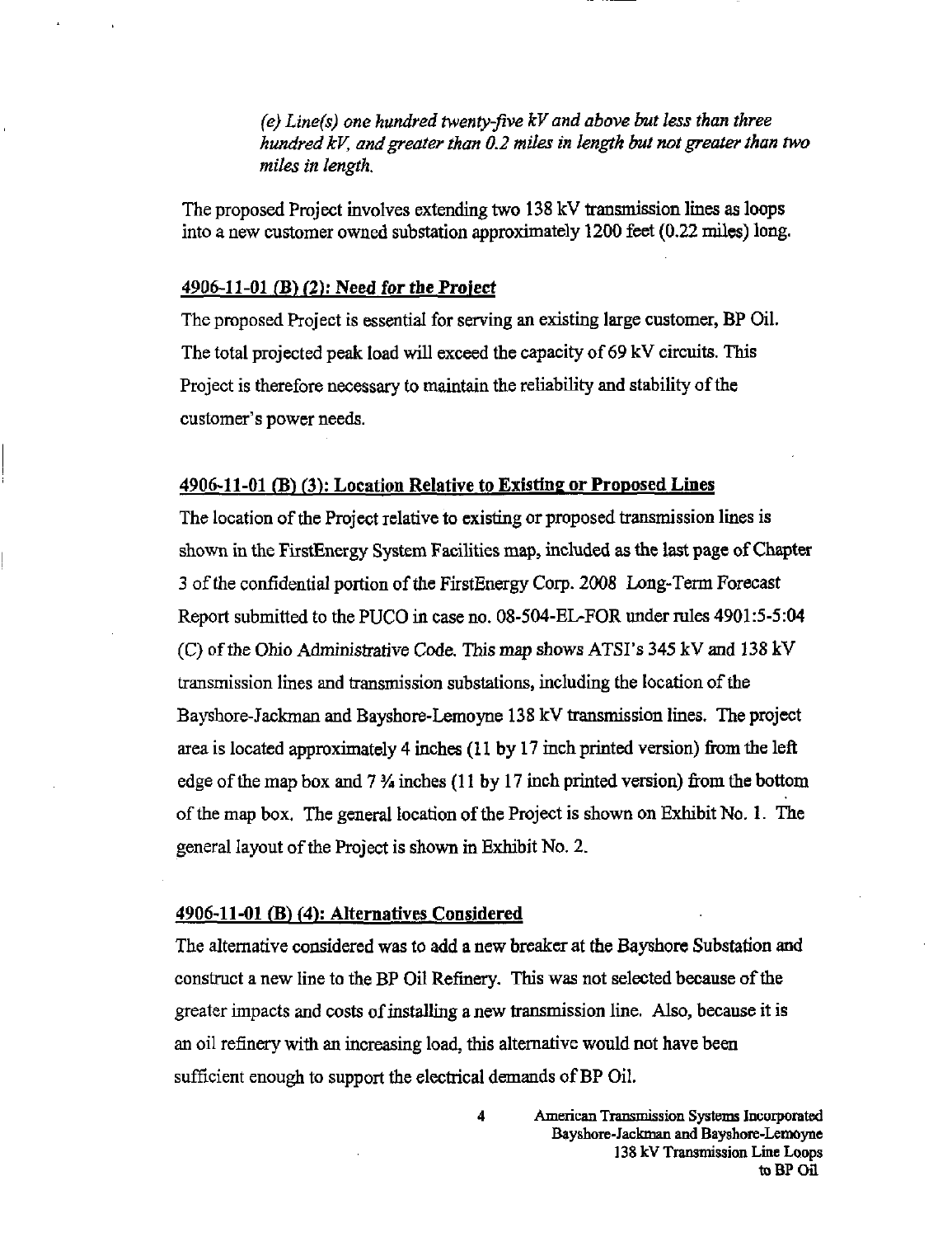#### 4906-11-01 (B) (5): Construction Schedule

Constmction on the Project is expected to begin on approximately March 1,2010 and is expected to be completed and placed in-service by May 31,2011.

#### 4906-11-01 (B) (6): Area Map

Exhibit No. 1 is a map depicting the general location of the project site. To locate and view the project site from the Columbus, Ohio area, travel north on Interstate 71 for approximately 9.7 miles. Take exit 119 to merge for I-270E and follow signs for Indianapolis/I-270. Take exit 23 for US-23 toward Delaware, and then merge onto US-23 and continue for approximately 58.5 miles. Make a slight right at US-23 and continue 7.5 miles. Take the US-23/OH-103 ramp to Fostoria/Carey and continue to follow US-23 for approximately 15.9 miles. Turn right at Midblock Upas and continue to follow US-23 for approximately 22.5 miles. Turn left at Fremont Pike and go about 2.7 miles and take the ramp onto OH-420 approximately 2.3 miles. Continue on 1-280 N for approximately 7.8 miles. Take exit 7 toward State Hwy 2/Oregon and merge onto Munding Dr. Turn right at S. Wheeling St and go approximately 1.8 miles. Turn right at Consaul St. then make a left at Otter Creek Road. Turn right at York St and go 1 mile then turn left at N. Lallendorf Rd. The project site will be on the west side of the road.

#### 4906-11-01 (B) (7): Property Owner List

The Project will be located on the existing transmission line right-of-way owned by Toledo Edison Company and new right-of-way obtained from BP Oil. No other right-of-way rights are required. The names and addresses of those owners are listed below:

BP-Husky Refining, LLC. PO Box 696 Toledo, OH 43697-0696 4001 Cedar Point Road Oregon, OH 43616 Parcel #44-06541

5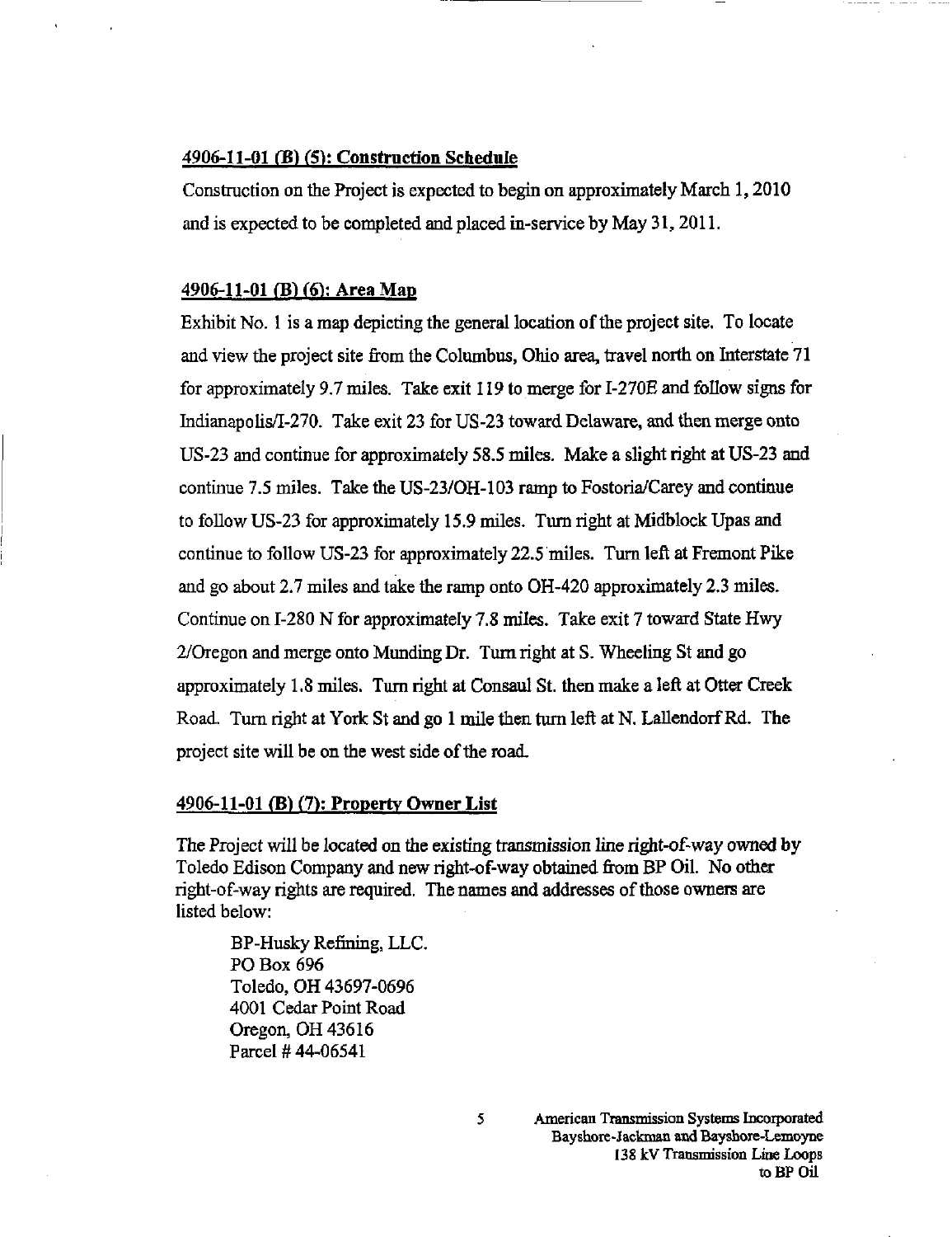Toledo Edison Company 76 S. Mam St. Akron, OH 44308 Parcel #44-06441

#### 4906-11-01 (C): Technical Features of the Project

#### 4906-11-01 (C) (1): Operating Characteristics

The new transmission line loops will be designed and constructed for 138 kV operations. Both transmission line loops have the following characteristics:

Voltage: 138 kV Conductor: 636 kcmil 26/7 ACSR Static Wire: 7#8 Alumoweld Insulators: Polymer Horizontal Post Structure types: Exhibit No. 3 - Double Circuit Tap Structure Exhibit No. 4 - Double Circuit Suspension Structure Exhibit No. 5 - Double Circuit Suspension Structure Exhibit No. 6 - Double Circuit Suspension Structure

#### $4906-11-01$  (C) (2): (a) Calculated Electric and Magnetic Fields

The followmg table itemizes the line loading of the transmission line loops being installed in the proposed Project. The normal line loading amps is based on the maximum load to be served to the customer owned substation and the normal configuration of the transmission system. The emergency line loading is based on the maximum load to be served by the customer owned substation with a single element outage of the transmission system that produces the highest loads in the new line loops. This is an outage of a 138 kV breaker at the Bayshore generating plant. The winter rating amps is based on the continuous maximum conductor ratings (MCR) of the circuits for an ambient temperature of zero degrees centigrade  $(32 \text{ deg. F})$ , wind speed of 1.3 miles per hour, and a circuit design operating temperature of 100 degrees centigrade (212 deg. F).

6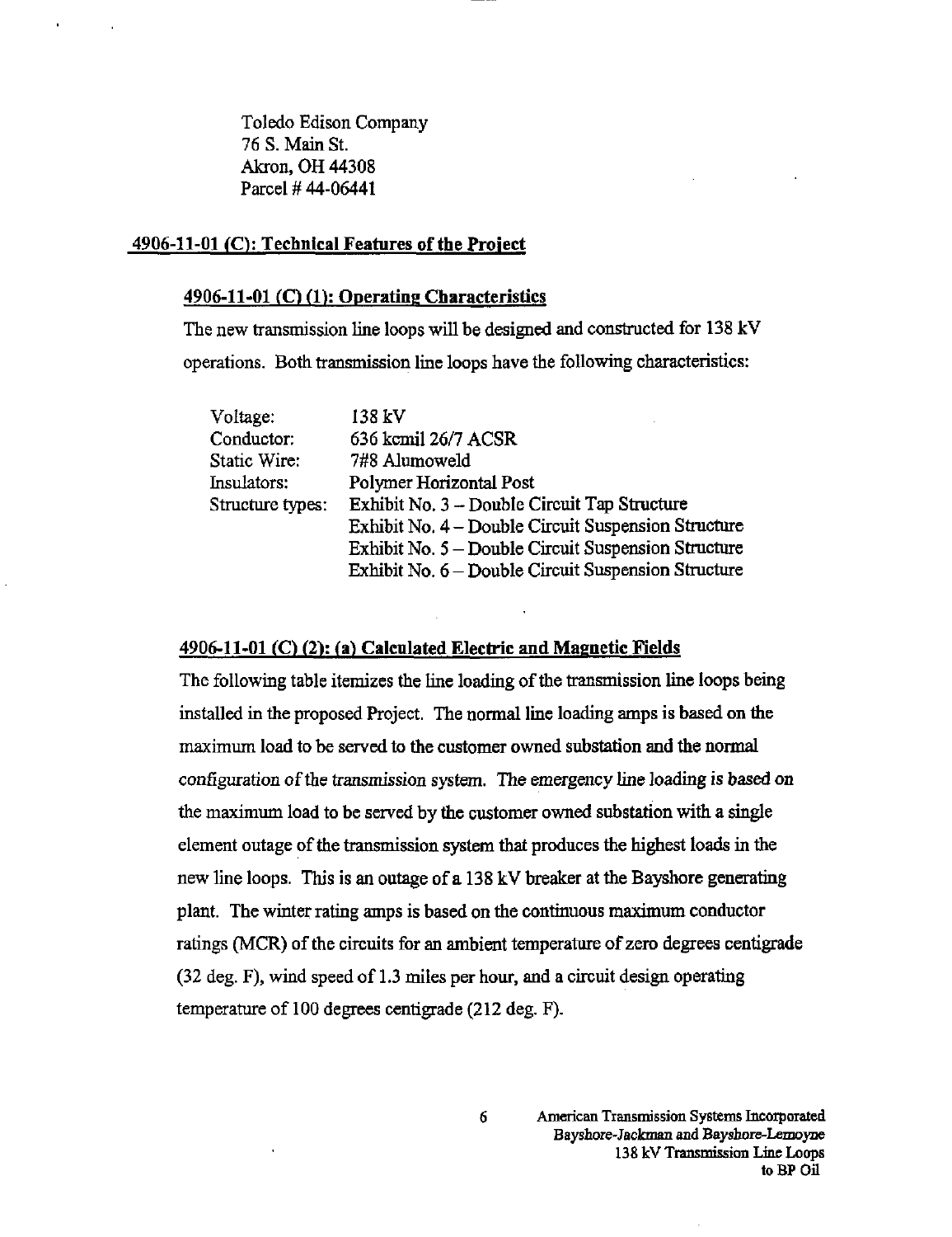| Line Name                                 | Normal Loading<br>Amps | <b>Emergency</b><br><b>Loading Amps</b> | <b>Winter Rating</b><br>Amps |
|-------------------------------------------|------------------------|-----------------------------------------|------------------------------|
| Bayshore-BP Oil No. 1 Line Loop to BP Oil | 457.3                  | 1121                                    | 1221.6                       |
| Bayshore-Lemoyne Line Loop to BP Oil      | 61.9                   | 460.2                                   | 1221.6                       |
| Bayshore-BP Oil No. 2 Line Loop to BP Oil | 454.8                  | 1121                                    | 1221.6                       |
| Bayshore-Jackman Line Loop to BP Oil      | 596.9                  | 1137.9                                  | 1221.6                       |

The following EMF calculations were performed using the EPRI EXPOCALC program software. This program software assumes the input transmission line configuration is located on flat terrain. Also, a balanced, three-phase circuit loading is assumed. The model utilized the normal, emergency, and winter rating of the transmission line loops based on a wire configuration based on Exhibit 6 with a minimum ground clearance of 24 feet. Only the new line loops were modeled, the affect of the existing perpendicular 345 kV, 138 kV and 69 kV circuits was excluded.

| <b>EMF CALCULATIONS</b>     |                                | <b>Electric Field</b><br>kV/meter | <b>Magnetic Field</b><br>mGauss |
|-----------------------------|--------------------------------|-----------------------------------|---------------------------------|
| <b>Normal</b>               | <b>Under Lowest Conductors</b> | 2.51                              | 122.8                           |
| Loading                     | At Right-of-Way Edges          | 0.4                               | 32.55/12.79                     |
| <b>Emergency</b><br>Loading | <b>Under Lowest Conductors</b> | 2.51                              | 338.8                           |
|                             | At Right-of-Way Edges          | 0.4                               | 104/29.89                       |
| Winter<br>Rating            | <b>Under Lowest Conductors</b> | 2.51                              | 498.3                           |
|                             | At Right-of-Way Edges          | 0.4                               | 206.2/61.56                     |

#### 4906-11-01 (C) (2); (b) EMF Discussion

#### Background Information

Electric and magnetic fields (EMFs) are naturally occiuring in the environment and can be found in the Earth's interior and in the human body. EMFs are generated essentially anywhere there is a flow of electricity, including electrical appliances and power equipment. Electric fields are associated with the voltage of the source; magnetic fields are associated with the flow of current in a wire. The strength of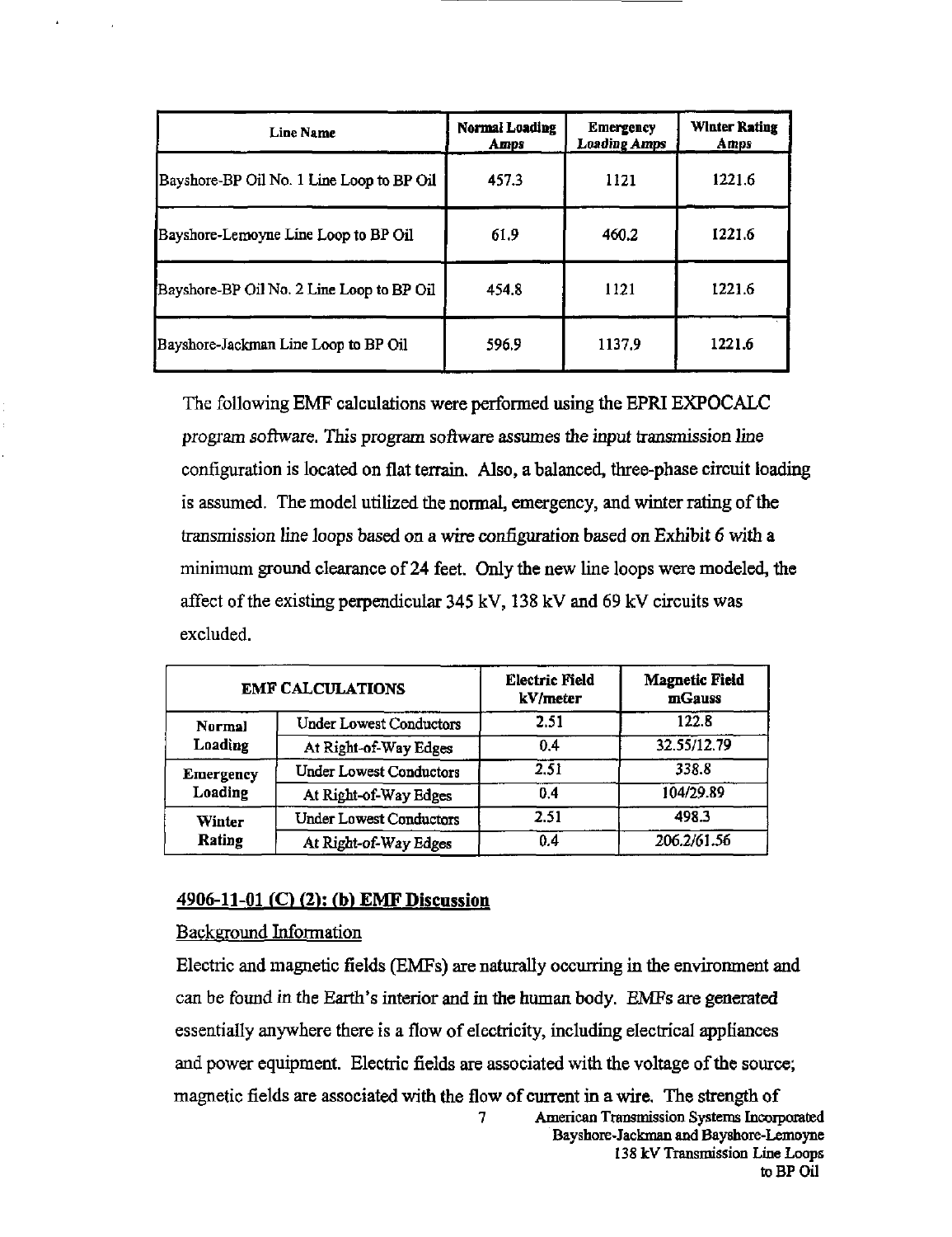these fields decreases rapidly with distance from the source. EMFs associated with electricity use are not disruptive to cells like x-rays or ultraviolet rays from the sun. These fields are thought to be too weak to break molecules or chemical bonds in cells. Extensive research has been conducted over the past three decades to determine whether EMFs are associated with adverse health effects. A number of independent scientific panels have reviewed the research and have stated that there is no basis to conclude that EMFs cause adverse health effects nor has it been shown that levels in everyday life are harmftil.

#### Recent Developments

As a part of the National Energy Policy Act of 1992, the Electric and Magnetic Fields Research and Public Information Dissemination (EMF RAPID) program was initiated within the five-year effort under the National EMF Research Program. The culmination of this five-year effort resulted in a final RAPID Working Group report, which was released for public review in August 1998. The Director of the National Institutes of Environmental Health Sciences (NIEHS) then prepared a final report to Congress after receiving public comments.

The NIEHS' Director's final report, released to Congress on May 4,1999, concluded that extremely low frequency electric and magnetic fields (BLF-EMF) exposure cannot be recognized at this time as entirely safe because of weak scientific evidence that exposure may pose a leukemia hazard. The Director further stated that the conclusion of this report is insufficient to warrant aggressive regulatory concern.

#### Sources for Additional Information

The following websites sponsored by federal agencies or other organizations provide additional information on EMF:

• Centers for Disease Control/National Institute for Occupational Safety and Health: http://www.cdc.gov/niosh/topics/emf/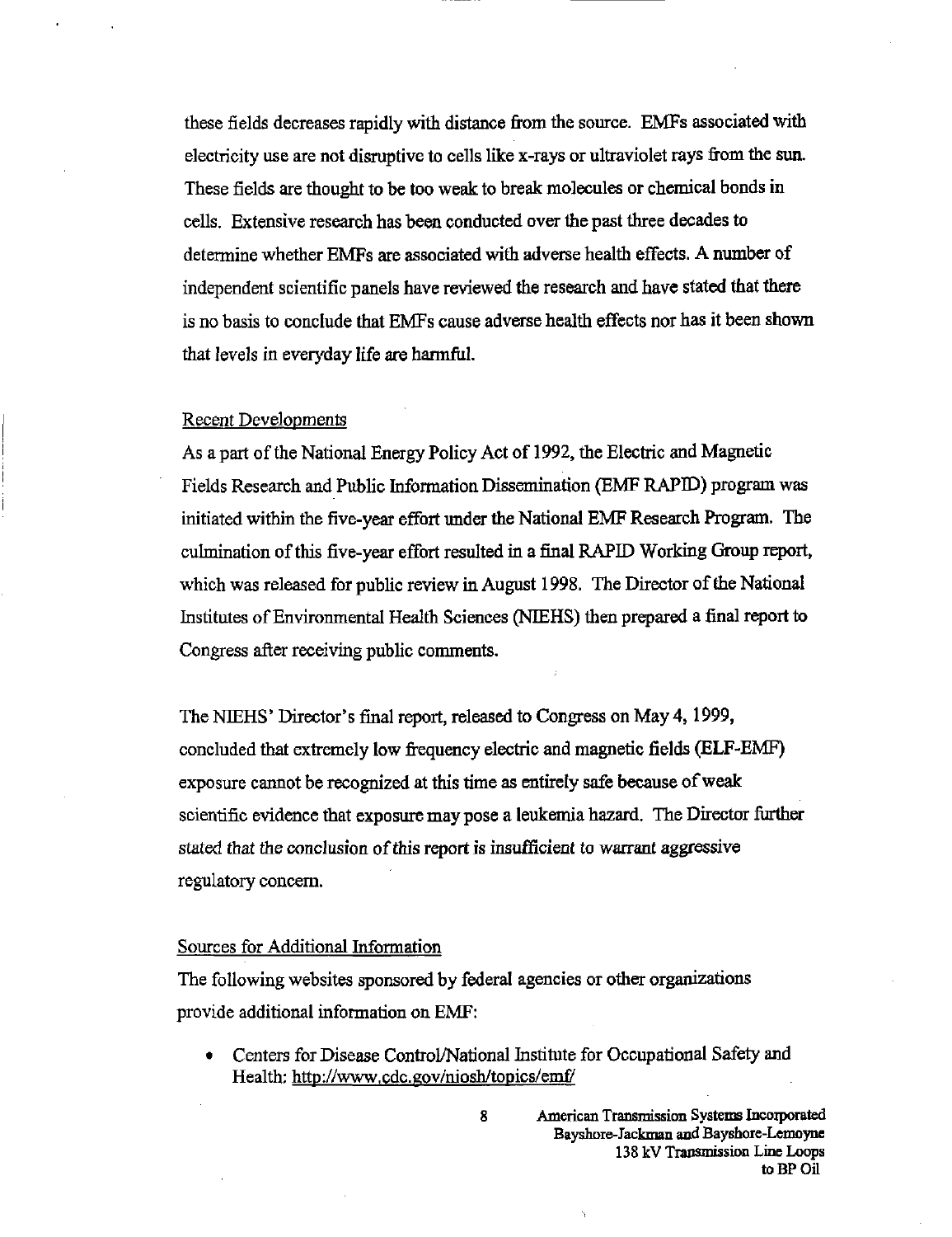• National Institute of Environmental Health Sciences (NIEHS) EMF Rapid Program: http:/[/www.niehs.nih.](http://www.niehs.nih)gov/emfrapid/home.htm

### 4906-11-01 (C) (3): Estimated Costs

The estimated capital costs by FERC Accounts for the proposed Project are:

| Account                           | Cost       |  |
|-----------------------------------|------------|--|
| 350 Land Rights                   | 3,000<br>S |  |
| 355 Poles and Fixtures            | \$938,000  |  |
| 356 Overhead Conductors & Devices | \$48,000   |  |
| Removal                           |            |  |
| Total                             | \$989,000  |  |

#### 4906-11-01 D: Socioeconomic Data

#### 4906-11-01 (D) (1): Land Use

The Project area is located in an industrial and agricultural area. Neighboring land use in the area of the proposed Project includes industrial and agricultural activity near the intersection of Cedar Point Road and N. Lallendorf Road. Based on the U.S. Bureau of Census estimates, the 2000 population of the City of Oregon was 19,355, and Lucas County, Ohio was 455,054.

#### 4906-11-01 (B) (2): Agricultural Land

The placement of the new structures wiU minimally impact agricultural land use on the Toledo Edison owned property. The structures placed in the agricultural areas will allow for the continued agricultural use of the land.

#### 4906-11-01 (D) (3): Archaeological or Cultural Resources

As part of ATSI's investigation of the project site, a search of the Ohio Historic Preservation Office (OHPO) National Register of Historic Places on-line database was conducted. This search did not identify the existence of any historic sites within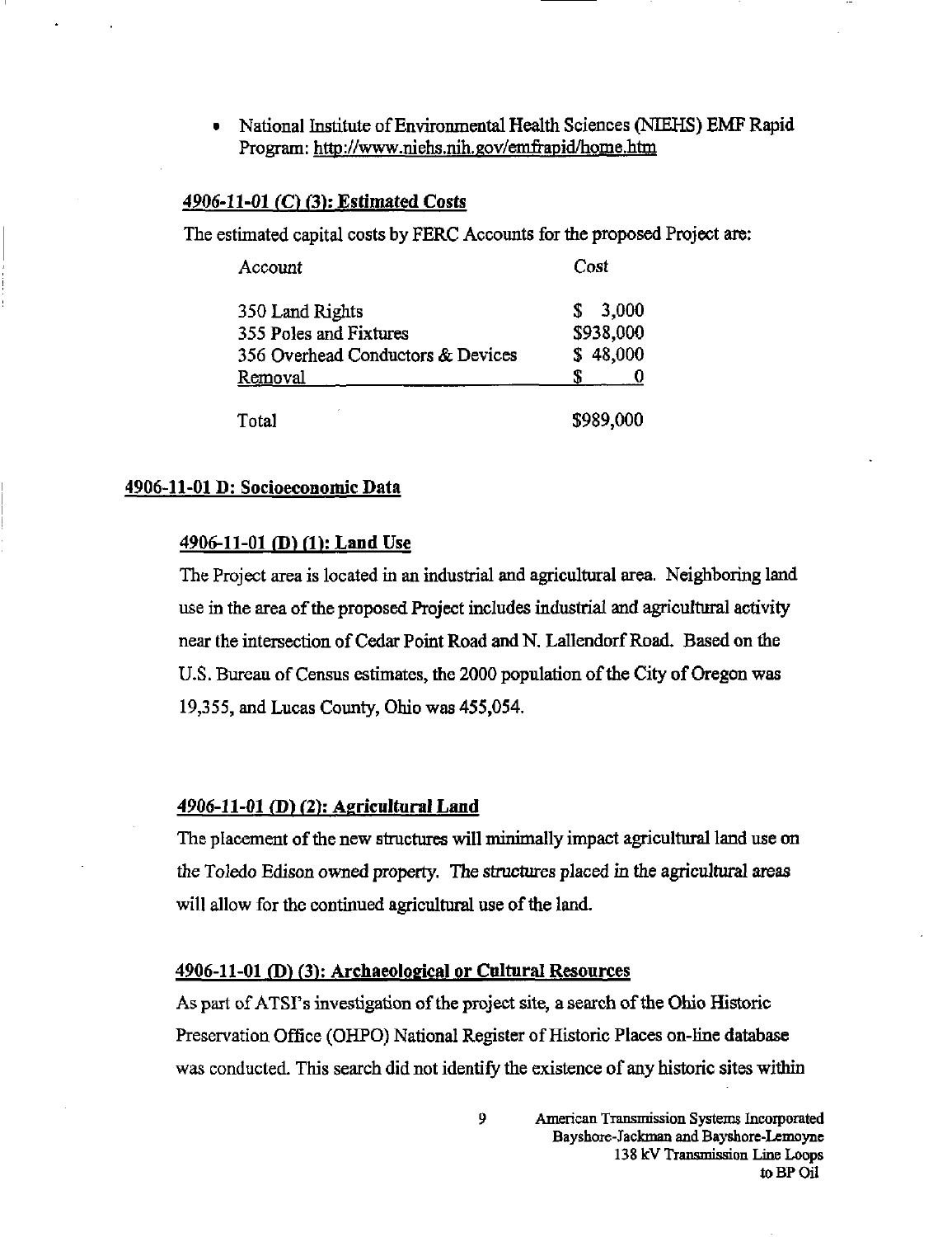the project area. Properties in the OHPO database include all Ohio listings on the National Register of Historic Places as well as districts, sites, buildings, structures, and objects that are significant in American history, architecture, archeology, engineering, and culture.

#### 4906-11-01 (D) (4): (a) Documentation of Letter of Notification Transmittal

This Letter of Notification is being provided concurrently to the following officials of the City of Oregon and Lucas County, Ohio.

#### **Lucas County**

The Honorable Tina Skeldon Wozniak Lucas County Commissioner One Government Center Ste SOO Toledo, Ohio 43604

The Honorable Pete Gerken Lucas County Commissioner One Government Center Ste 800 Toledo, Ohio 43604

#### City of Oregon

The Honorable Marge Brown Mayor, City of Oregon 5330 Seaman Road Oregon, Ohio 43616

The Honorable Michael P. Sheehy President, City of Oregon City Council 5330 Seaman Road Oregon, Ohio 43616

Mr, Rodney Schultz, P.E. Deputy City Engineer, City of Oregon 5330 Seaman Road Oregon, Ohio 43616

The Honorable Ben Konop Lucas County Commissioner One Government Center Ste 800 Toledo, Ohio 43604

Mr. Keith G. Earley, P.E., P.S. Lucas Coimty Engineer One Government Center Ste 800 Toledo, Ohio 43604

Ms. Tina M. Evans Clerk of Council, City of Oregon City Council 5330 Seaman Road Oregon, Ohio 43616

Mr. Paul Roman Public Service Director, City of Oregon 5330 Seaman Road Oregon, Ohio 43616

Mr. Ken Filipiak City Administrator, City of Oregon 5330 Seaman Road Oregon, Ohio 43616

10 American Transmission Systems Incorporated Bayshore-Jackman and Bayshore-Lemoyne 138 kV Transmission Line Loops to BP Oil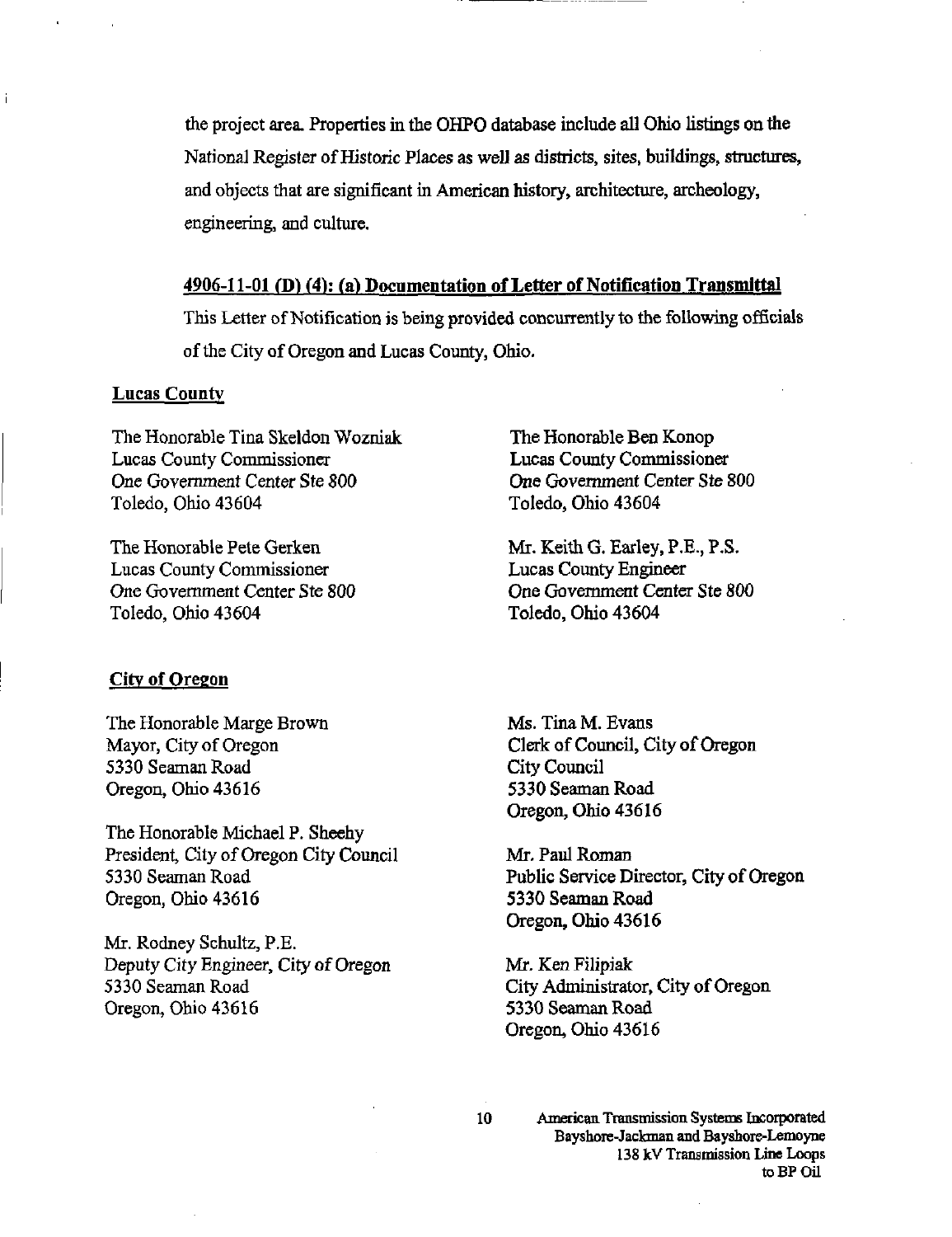Copies of the transmittal letters to these officials have been included with the transmittal letter submitting this Letter of Notification to the Ohio Power Siting Board.

#### $4906-11-01$  (D) (4): (b) Public Information Program

Toledo Edison's Area Manager will advise local officials of features and the status of the proposed transmission line Project as necessary.

#### $4906-11-01$  (D) (5): Current or Pending Litigation

There is no known current or pending litigation involving this Project.

#### $4906-11-01$  (C) (6): Local, State, and Federal Requirements

There are no known local, state, or federal requirements that must be met prior to commencement of construction on the proposed transmission line Project.

#### 4906-11-01 (E): Environmental Data

#### 4906-11-01 (E) (1): Endangered, Threatened, and Rare Species Investigation

A written request was submitted to the Ohio Department of Natural Resources (ODNR) on February 2,2009 to research the presence of any endangered, threatened, or rare species within the Project area. The ODNR's response of February 2,2009, attached as Exhibit No. 7 indicated that they have no records of rare or endangered species within one half mile of the identified Project area.

#### 4906-11-01 (E) (2): Areas of Ecological Concern

The project is located in an open area along an established transmission line right-ofway. Visual observations of the project area did not indicate areas of ecological concern near the project.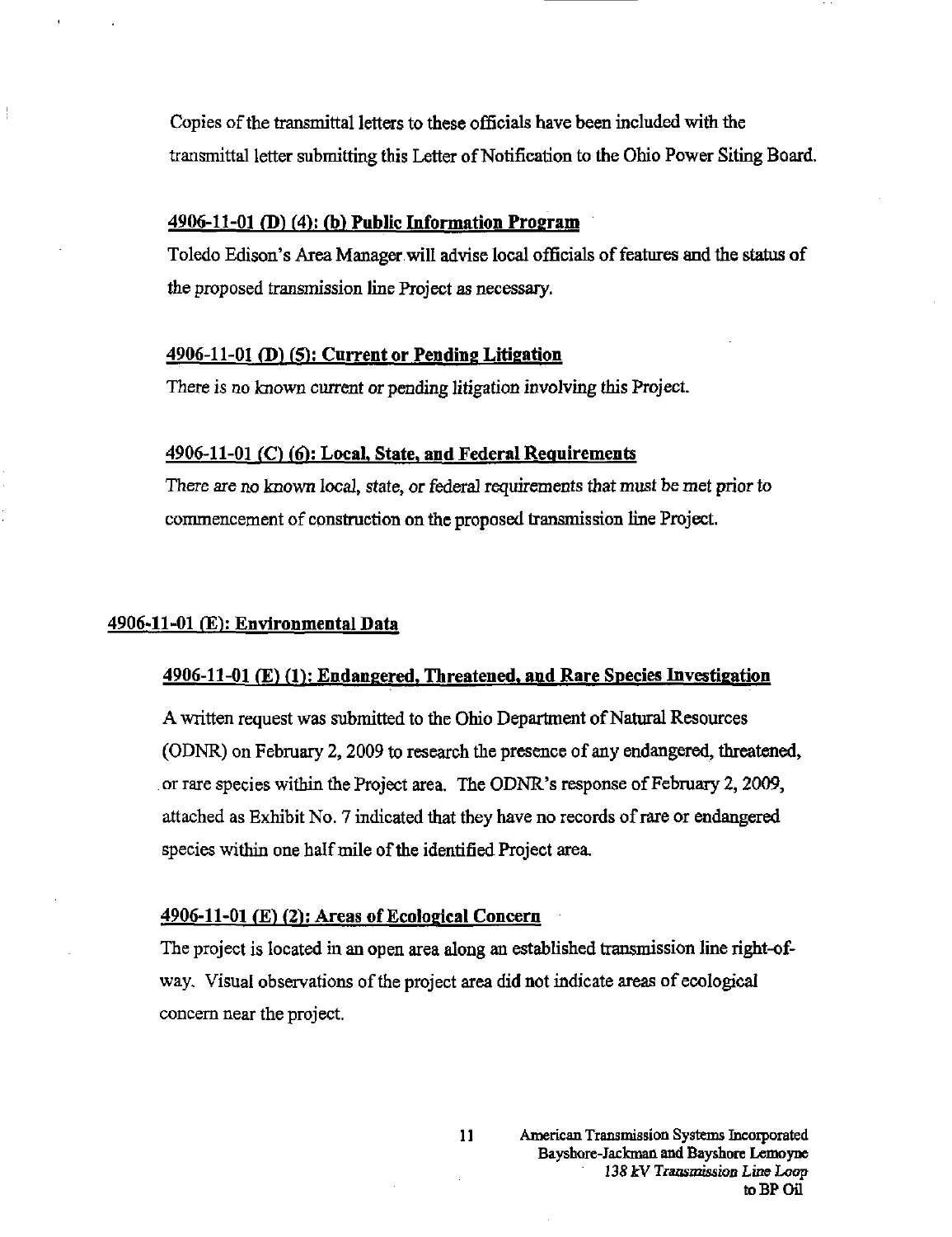## 4906-11-01 (E) (3): Additional Information

Construction and operation of the proposed Project will be in accordance with the requirements specified in the latest revision of the NESC as adopted by the PUCO and will meet all applicable safety standards established by OSHA.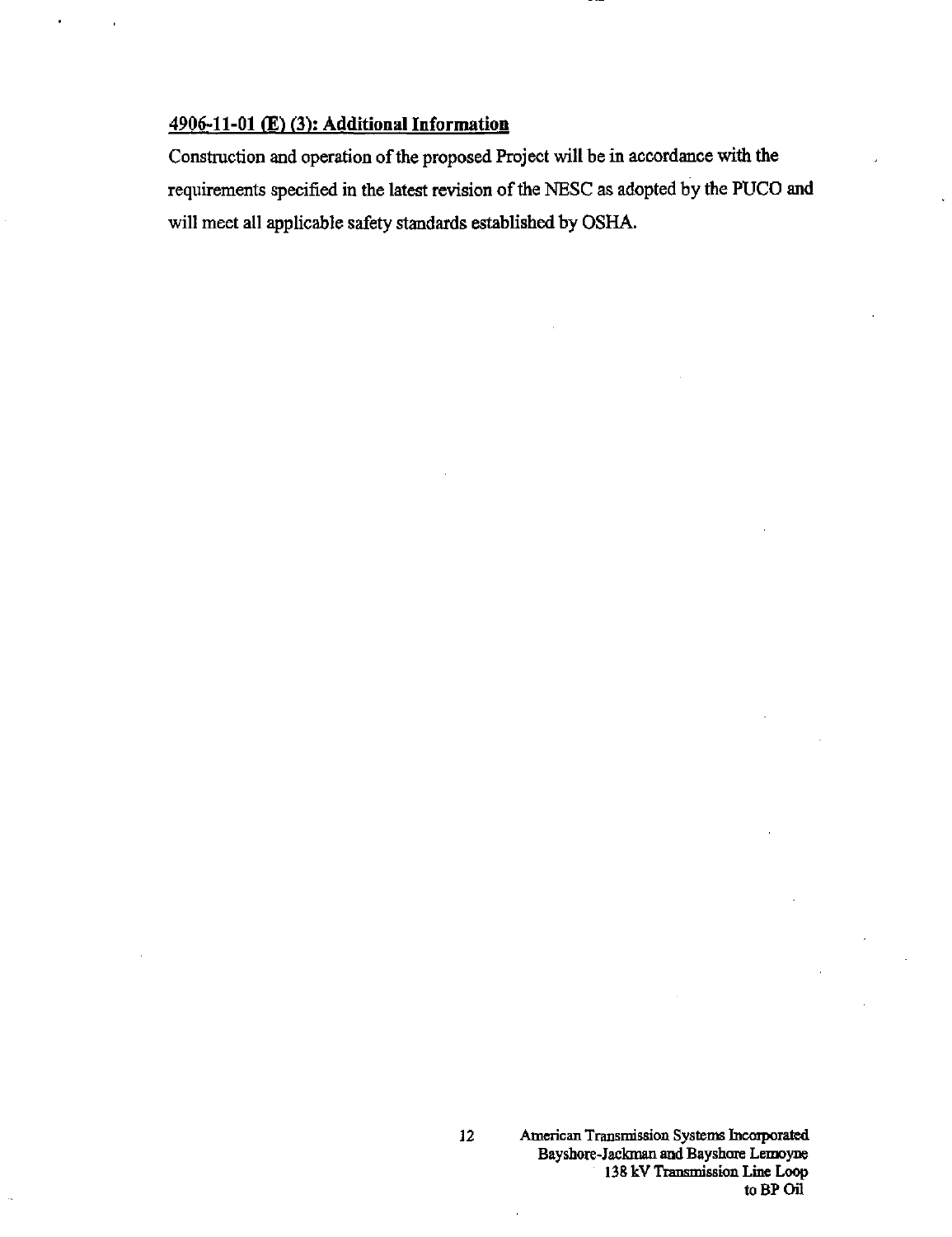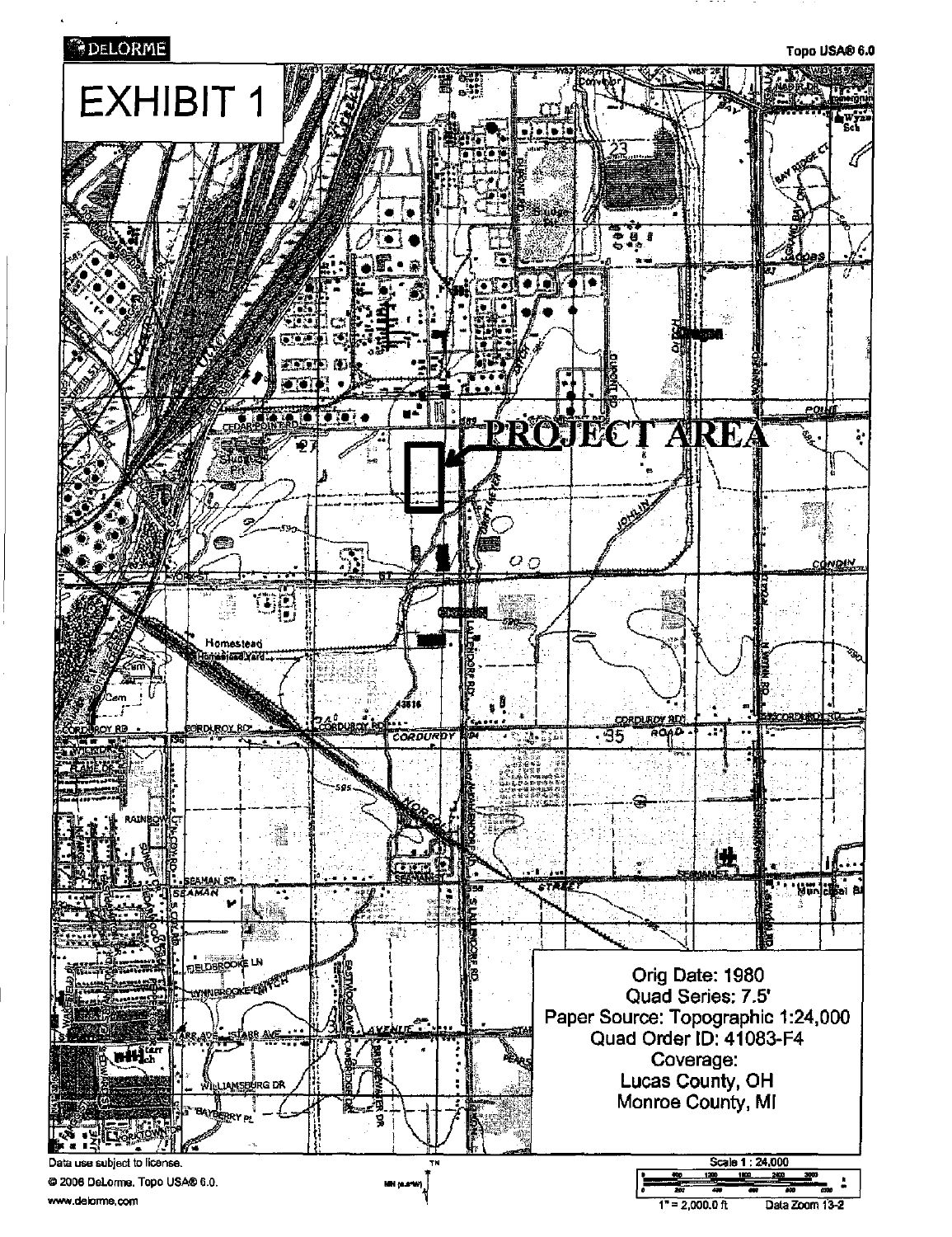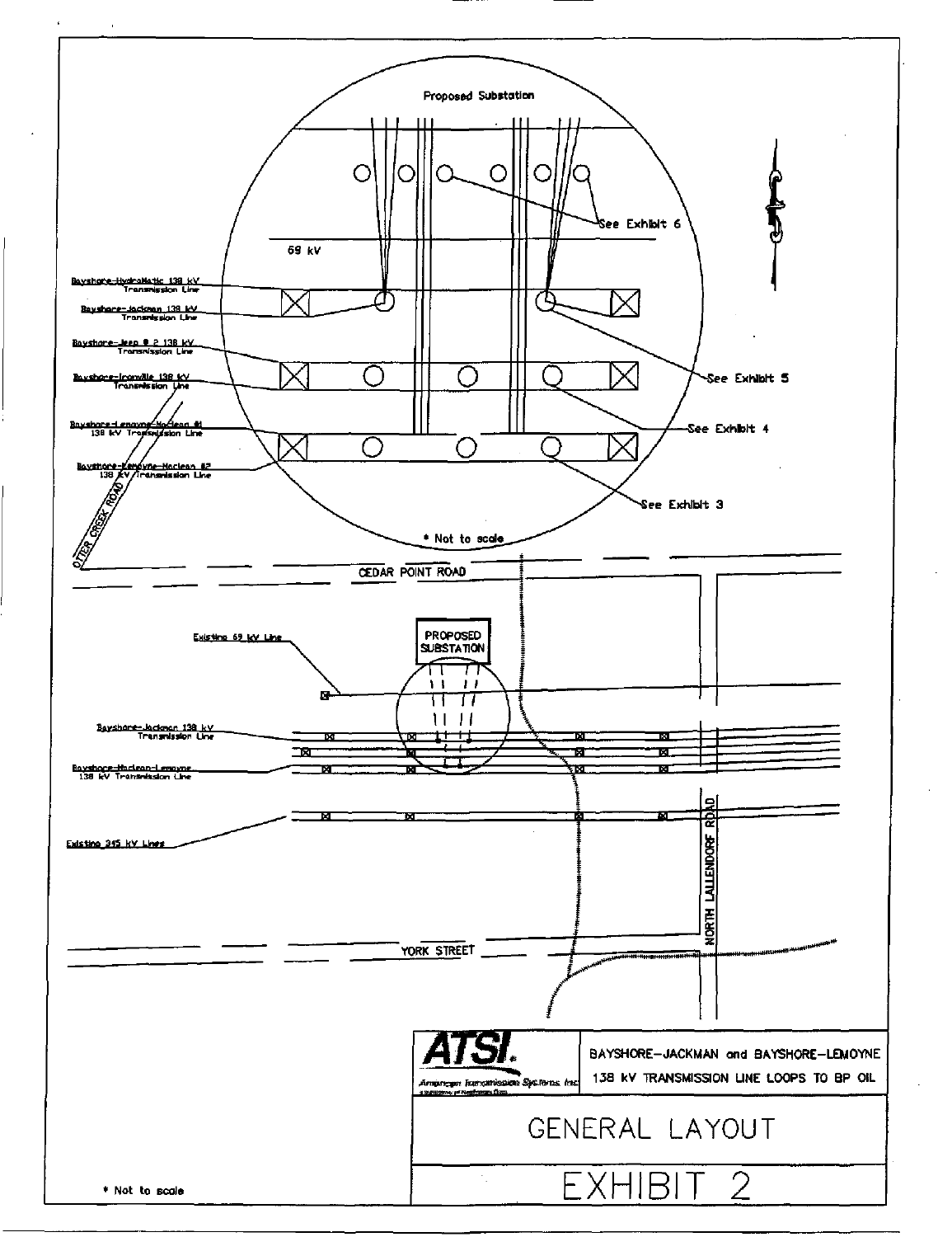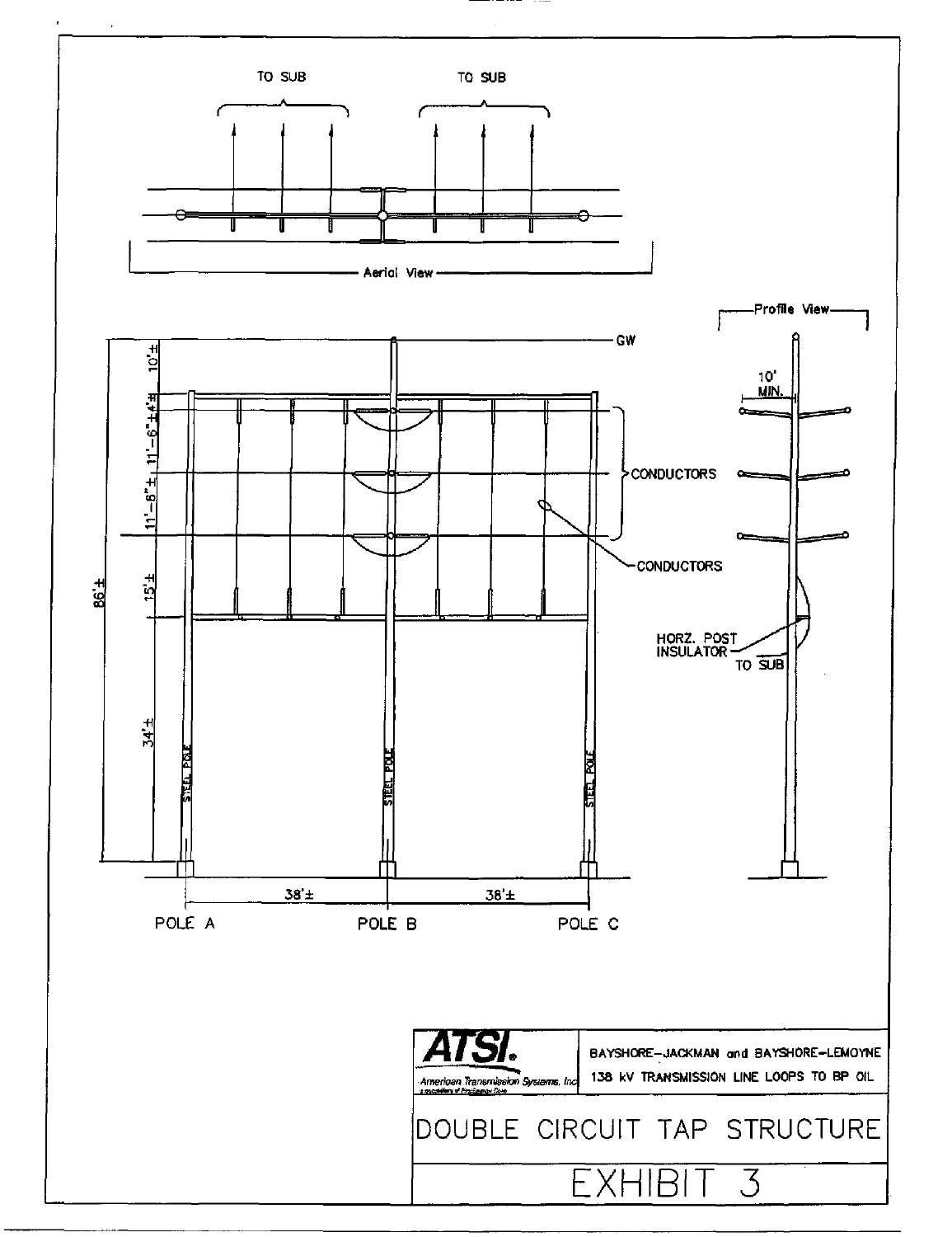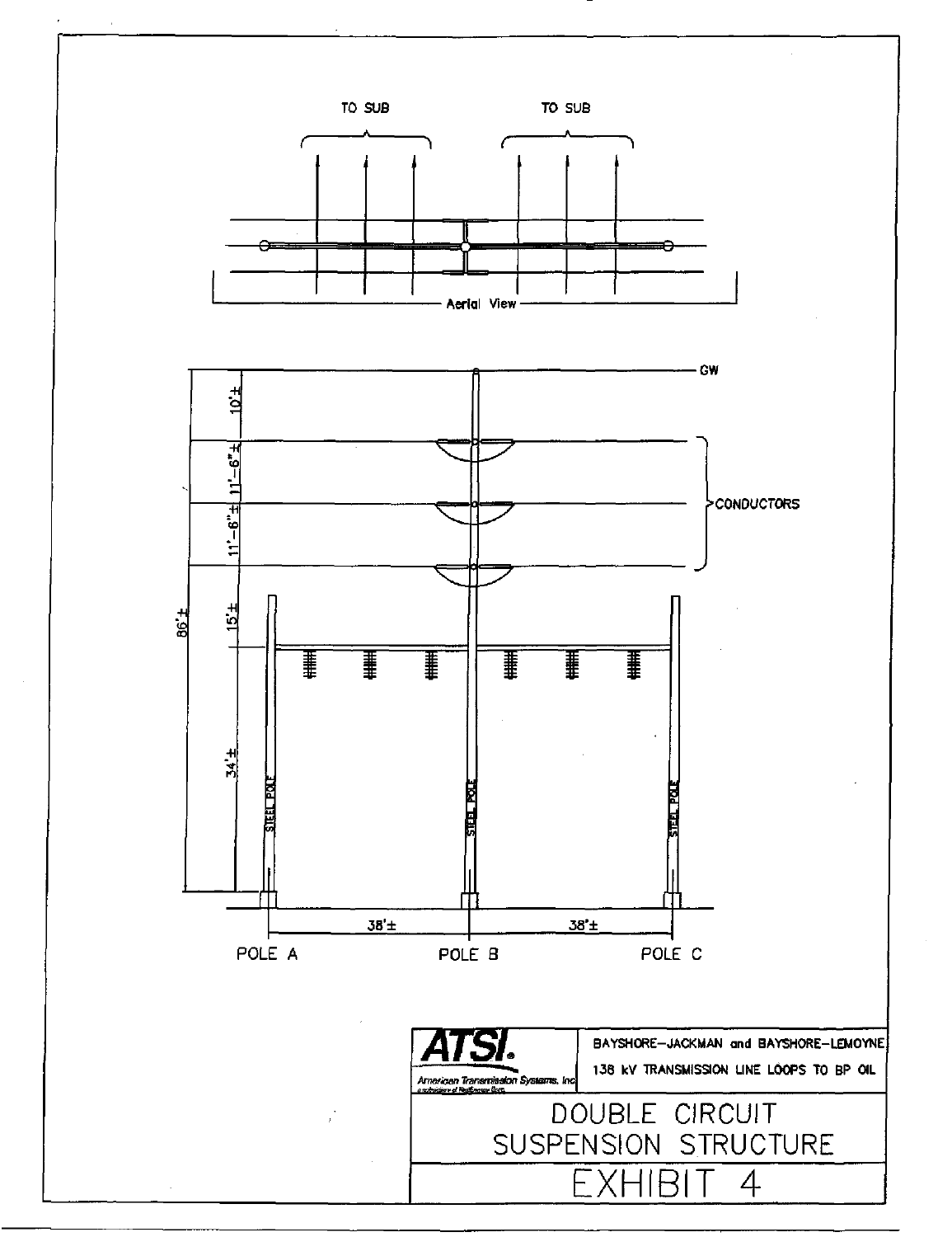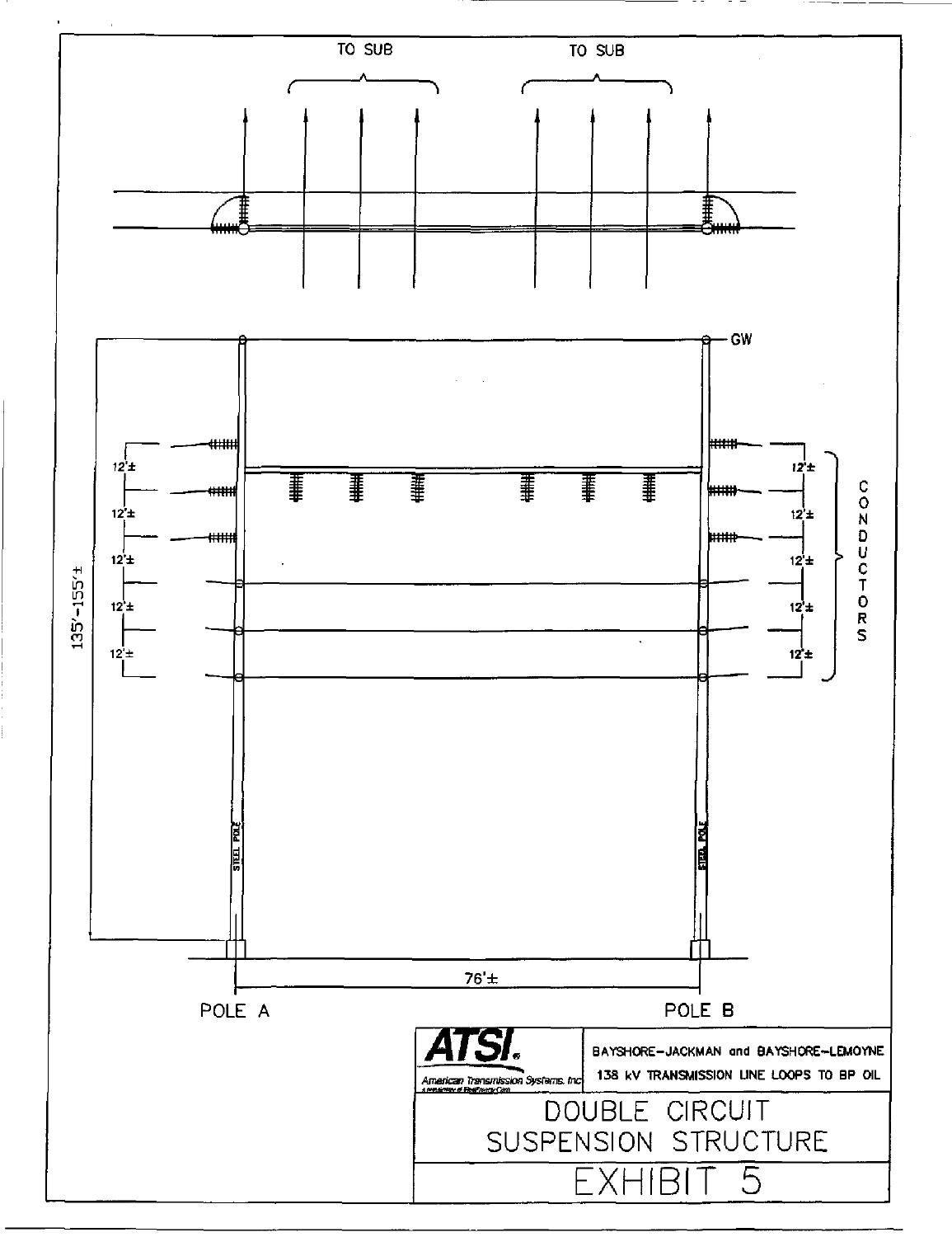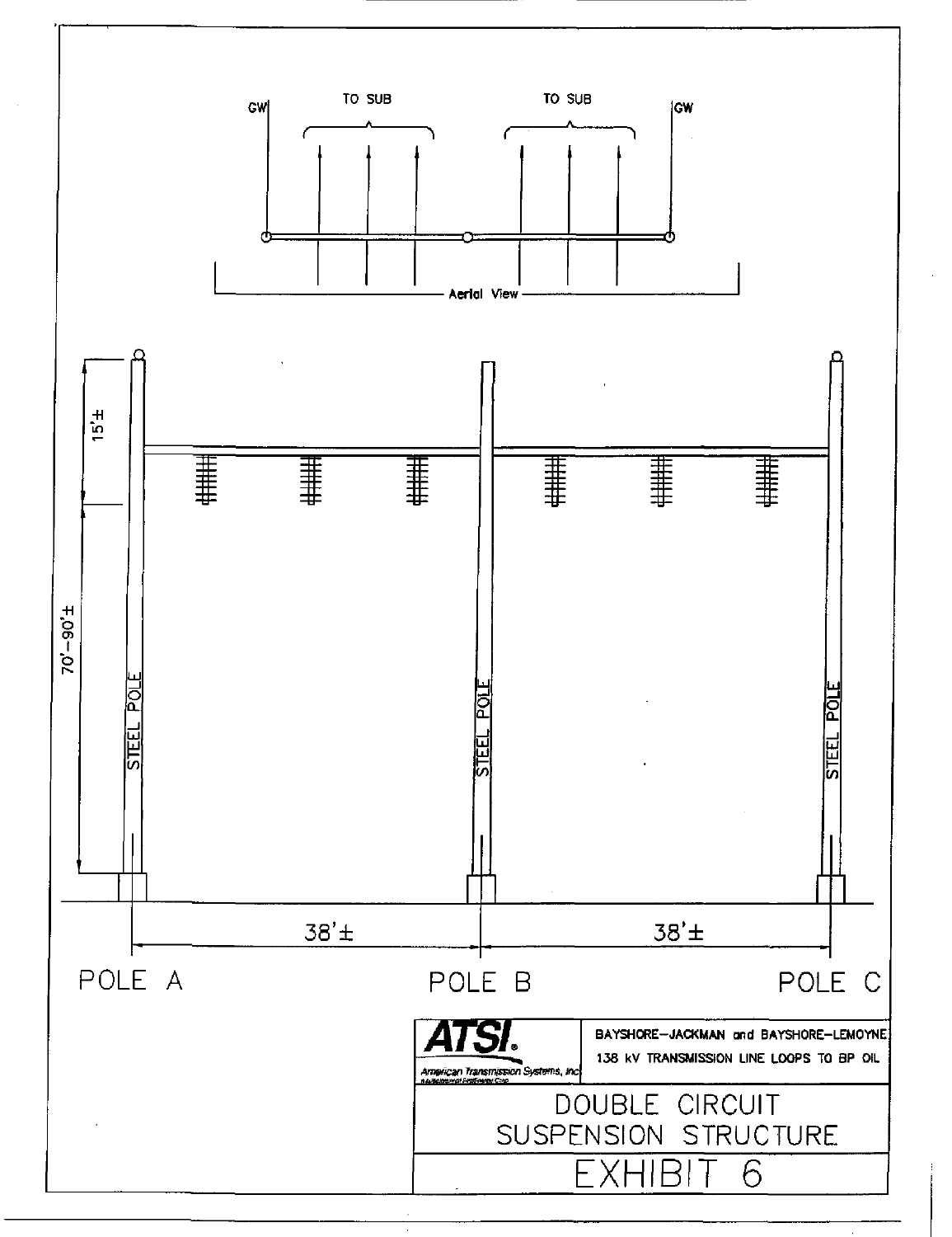



# Ohio Department of Natural Resources

TED STRICKLAND, GOVERNOR SEAN PROGRAM SEAN D. LOGAN, DIRECTOR

Division of Natural Areas and Preserves ... Steven D. Maurer, Chief... 2045 Morse Rd.. BIdg. F-1 Columbus. OH 43229-6693 Phone: (614) 265-6453; Fax: (614) 267-3096

February 2, 2009

Scott Humphrys First Energy Service Co. 76 S. Main St. Akron. OH 44308

Dear Mr. Humphrys:

I have reviewed our Natural Heritage maps and files for the BP Oil Electrical Transmission Line Loop project area, including a one mile radius, in section 27. Oregon, Lucas County, and on the Oregon Quad. We have no records for rare or endangered species or other significant natural features within the project area. However, we have one record within the one mile radius of the project site. The location for the Blanding's Turtle (Emydoidea blandingii), a species of concern, is shown in red on the attached map.

There are no state nature preserves or scenic rivers at the project site. We are also unaware of any unique ecological sites, geologic features, animal assemblages, state parks, state forests or state wildlife areas within a one mile radius of the project area.

Our inventory program has not completely surveyed Ohio and relies on information supplied by many individuals and organizations. Therefore, a lack of records for any particular area is not a statement that rare species or unique features are absent from that area. Please note that although we inventory all types of plant communities, we only maintain records on the highest quality areas.

Please contact me at 614-265-6818 if I can be of further assistance.

Sincerely,

Delth Nonche

Debbie Woischke, Ecological Analyst Natural Heritage Program

[ohiodnr.com](http://ohiodnr.com)